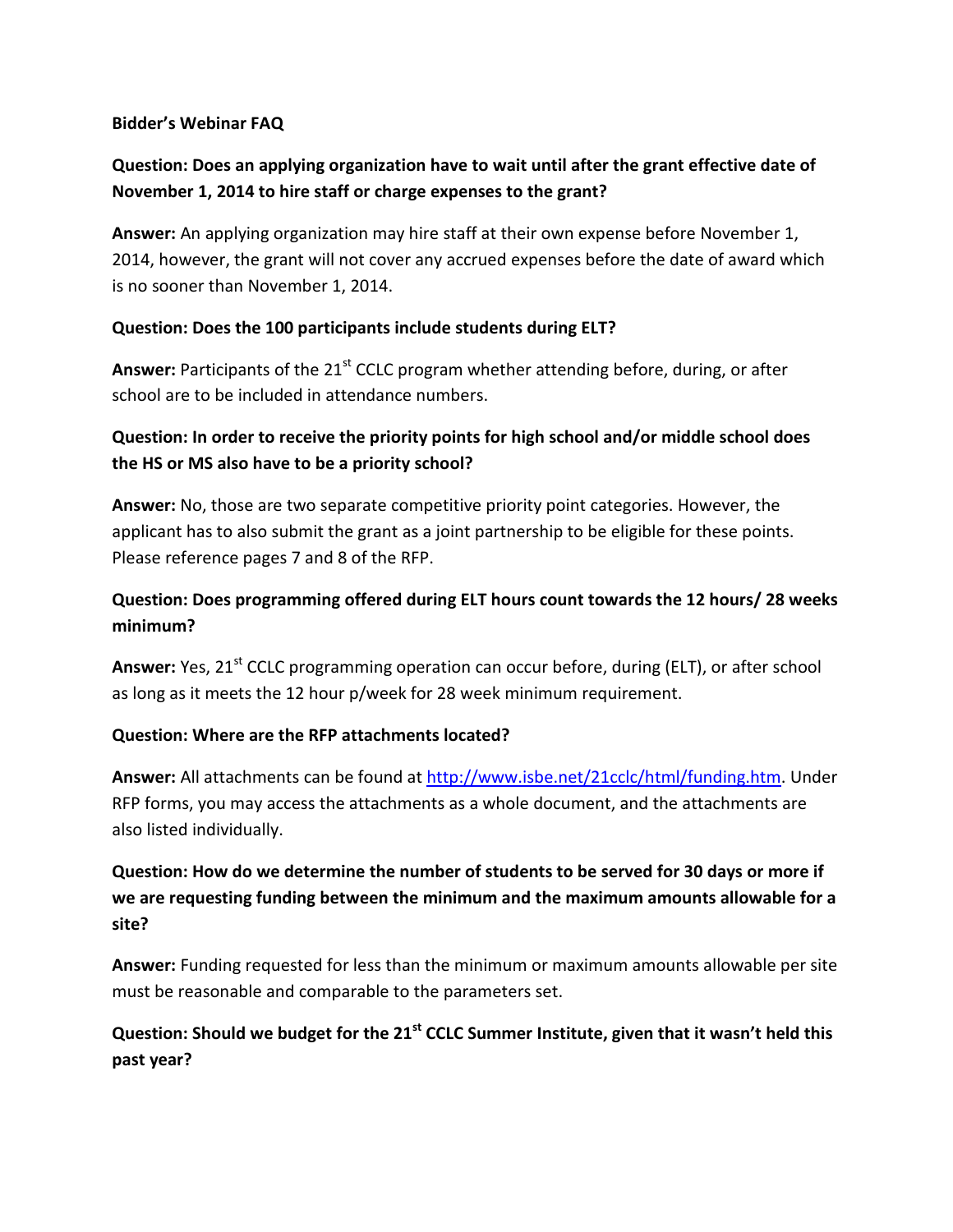Answer: There have been talks about a potential upcoming 21<sup>st</sup> CCLC Summer Institute however the details are not yet available. Applicants may amend their budgets (if approved) to attend this conference when the details become available.

# **Question: Can there be one application for two priority list schools (one having been previously funded and one that has never been previously funded), or will they need to be on separate applications?**

**Answer:** An applicant can apply for previously funded sites and new sites on the same application. It is the applicant's discretion how they choose to apply. Additional competitive points will not be awarded based on how many priorities school you select to serve outside of what is stated in the RFP.

# **Question: Can there be an hours-based equivalency to "days" for HS students who need the program but struggle to make "regular attendee" status?**

**Answer:** At this time no hour-based equivalency to "days" for any specific category of students is listed. All students are encouraged to attend the program regularly to receive the most benefit from program offerings.

### **Question: When will the CPS protocol and guidelines for applying be posted?**

**Answer:** The CPS protocol and guidelines for applying are available on the ISBE website. Please see the following link [http://www.isbe.net/21cclc/html/funding.htm.](http://www.isbe.net/21cclc/html/funding.htm)

# **Question: If we are a CBO that has never served as an applicant in the past applying jointly with a previously funded applicant, are we considered a new applicant?**

**Answer:** An entity applying as the fiscal agent is considered a new applicant if the entity has never served as an applicant or co-applicant on a previous award. Any entity applying as the fiscal agent who has held a previous  $21<sup>st</sup>$  CCLC award is considered a previously funded applicant regardless of the funding status of proposed sites to be served.

### **Question: How are you defining the term "administrative agent"?**

**Answer:** The administrative agent is the fiscal agent or agent that is administering the grant.

# **Question: Are charter schools eligible to apply if we are a 501c3 community based organization recognized by under the LEA and not by ISBE?**

**Answer:** As per page one of the RFP, only state-authorized charter schools are eligible to apply. Charter schools authorized by LEAs are not eligible to apply independently from their authorizing LEAs.